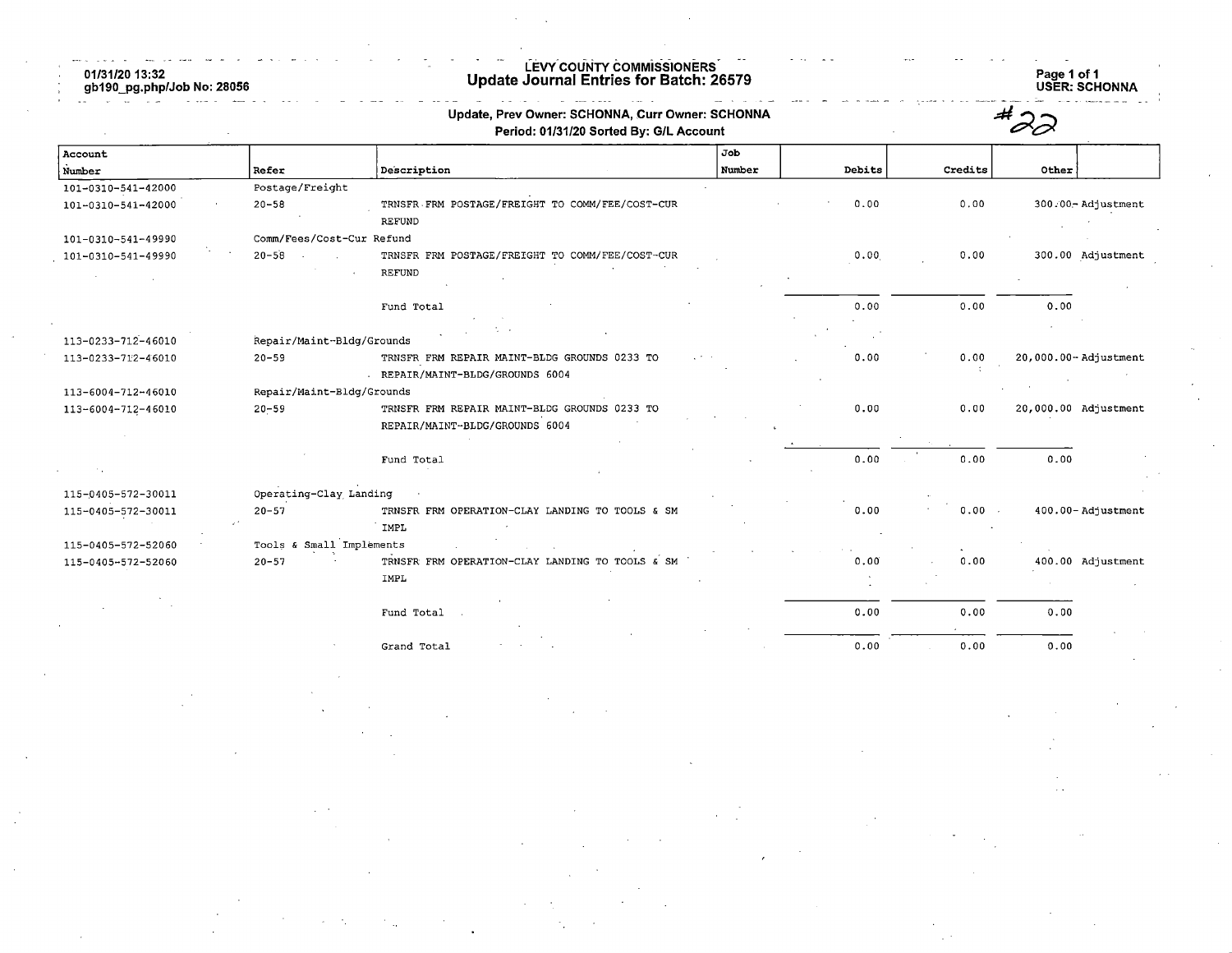FINANCE ONLY - BA#\_ I

## LEVY BOCC BUDGET AMENDMENT FORM

Email to: LEVTFINANCE@LEVYCLERK.COM

|                                                                  |                                                                             | One-Time or Recurring? |
|------------------------------------------------------------------|-----------------------------------------------------------------------------|------------------------|
| Requesting<br>Department / Office:                               | 0405 BOATING IMPROVEMENT                                                    | One-time               |
|                                                                  | $\mathbf{r}=\mathbf{r}$                                                     |                        |
| Explanation /<br>Description:                                    | Transfer same Dept & Category                                               |                        |
|                                                                  |                                                                             | <b>Grant Match?</b>    |
| <b>SOURCE of Funds</b><br>and Required<br><b>APPROVAL</b> level: | Reducing Expenses (Same Dept & Category) - Dept Head<br>Approval            | NO.                    |
|                                                                  | NOTE: ALL COMMITMENTS RECURRING MULTIPLE FISCAL YEARS REQUIRE BOCC APPROVAL | Approved?              |
| <b>BOCC Meeting Date</b><br>(if Necessary)                       | and the company of the company                                              |                        |
|                                                                  |                                                                             |                        |
| 72                                                               | BUDGET AMENDMENT DETAIL                                                     |                        |
| Account Number                                                   | Description                                                                 | Increase (Decrease)    |

| 115-0405-562-30011 | OPERATION-CLAY LANDING                        |   | (400)               |
|--------------------|-----------------------------------------------|---|---------------------|
|                    | 11520405-562-52060 Toolst GeSMATELMPLEMENTS   |   |                     |
| 322                |                                               |   |                     |
|                    |                                               |   |                     |
|                    |                                               |   | <b>2020</b>         |
|                    |                                               |   | NWC<br>$\mathbf{v}$ |
|                    |                                               |   | 곺                   |
|                    |                                               |   | يبز<br>ပ္ပ          |
|                    |                                               |   |                     |
|                    | $N = 1$ terms.<br>X, Y, Z, Y, Z<br>$\sqrt{D}$ | œ |                     |

Net Increase (Decrease) in USES: \$

 $\mathcal{A}^{\pm}$ 

 $\bar{z}$ 

| <b>Account Number</b>         | Description   |                                | Increase (Decrease) |
|-------------------------------|---------------|--------------------------------|---------------------|
|                               | ÷.ú           |                                |                     |
|                               |               |                                |                     |
| DEPARTMENT<br>HEAD:           | Mathew Weldon | DOES BUDGET AMENDMENT BALANCE? | YÆS<br>1/27/2020    |
| <b>COUNTY</b><br>COORDINATOR: |               |                                |                     |
| <b>CLERK OR FINANCE</b>       |               |                                |                     |

OFFICER

 $22$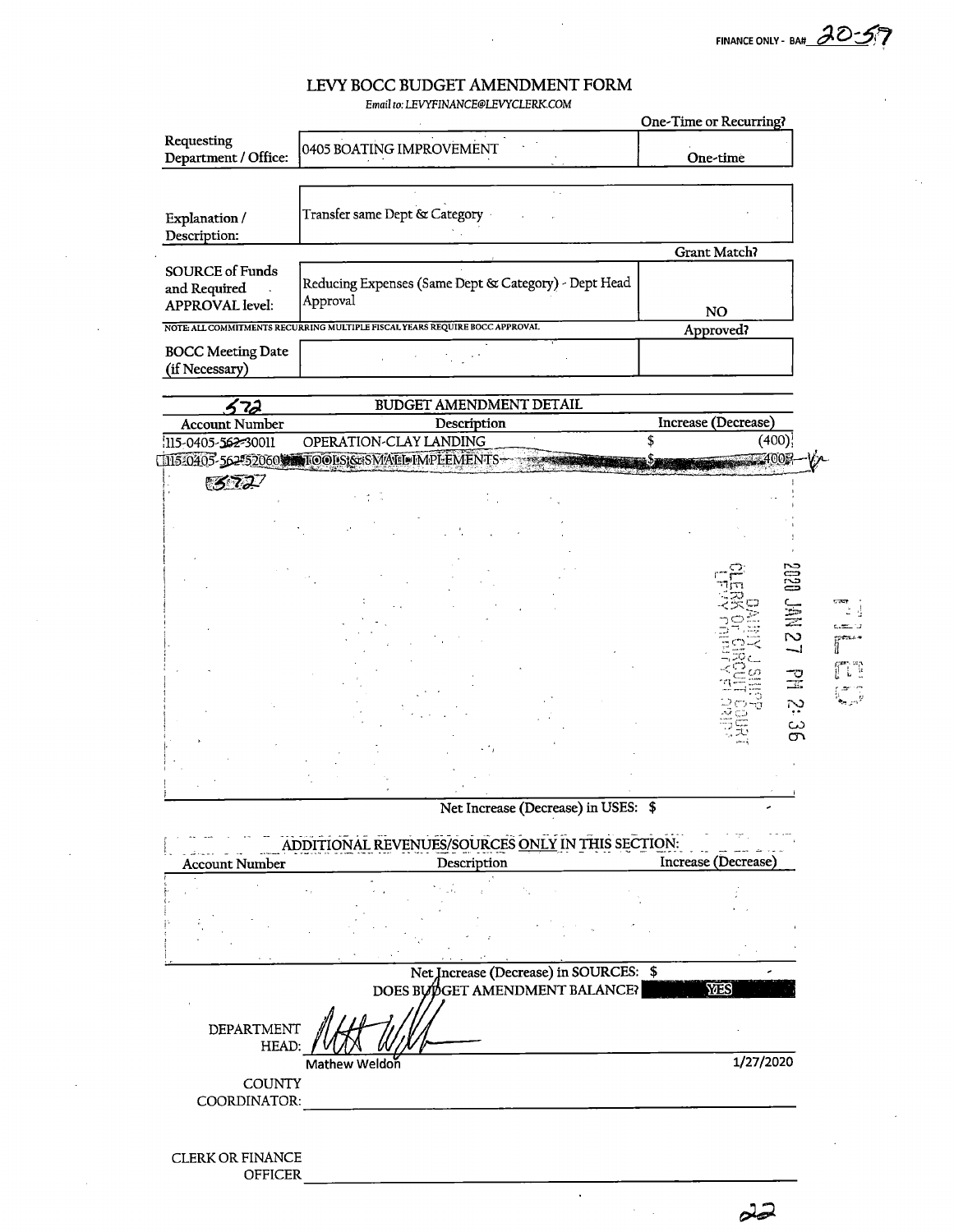FINANCE ONLY - BA#

## LEVY BOCC BUDGET AMENDMENT FORM

Email to: LEVYFINANCE@LEi'rCLERK.COM

|                            |                                                                             | One-Time or Recurring?     |       |
|----------------------------|-----------------------------------------------------------------------------|----------------------------|-------|
| Requesting                 | 0310 ROAD DEPT                                                              | One-time                   |       |
| Department / Office:       |                                                                             |                            |       |
|                            |                                                                             |                            |       |
| <b>Explanation</b> /       | INCREASE FUNDS FOR LINE ITEM                                                |                            |       |
| <b>Description:</b>        |                                                                             |                            |       |
|                            |                                                                             | <b>Grant Match?</b>        |       |
| <b>SOURCE of Funds</b>     |                                                                             |                            |       |
| and Required               | Reducing Expenses (Same Dept & Category) - Dept Head                        |                            |       |
| <b>APPROVAL</b> level:     | Approval                                                                    | N <sub>O</sub>             |       |
|                            | NOTE: ALL COMMITMENTS RECURRING MULTIPLE FISCAL VEARS REQUIRE BOCC APPROVAL | Approved?                  |       |
| <b>BOCC Meeting Date</b>   |                                                                             |                            |       |
| (if Necessary)             |                                                                             |                            |       |
|                            |                                                                             |                            |       |
|                            | <b>BUDGET AMENDMENT DETAIL</b>                                              |                            |       |
| <b>Account Number</b>      | <b>Description</b>                                                          | <b>Increase (Decrease)</b> |       |
| $101 - 0310 - 541 - 42000$ | POSTAGE/FREIGHT                                                             | $\overline{\mathbf{s}}$    | (300) |
| 101-0310-541-49990         | COMM/FEE/COST-CUR REFUND                                                    | $\mathbf{S}$               | 300   |
|                            |                                                                             |                            |       |
|                            |                                                                             |                            |       |
|                            |                                                                             |                            |       |
|                            |                                                                             |                            |       |
|                            |                                                                             |                            |       |
|                            |                                                                             |                            |       |
|                            |                                                                             |                            |       |
|                            |                                                                             |                            |       |
|                            |                                                                             |                            |       |
|                            |                                                                             |                            |       |
|                            |                                                                             |                            |       |
|                            |                                                                             |                            |       |
|                            |                                                                             |                            |       |
|                            |                                                                             |                            |       |
|                            |                                                                             |                            |       |
|                            |                                                                             |                            |       |
|                            |                                                                             |                            |       |
|                            | Net Increase (Decrease) in USES: S                                          |                            |       |
|                            |                                                                             |                            |       |
|                            | ADDITIONAL REVENUES/SOURCES ONLY IN THIS SECTION:                           |                            |       |
| <b>Account Number</b>      | Description                                                                 | <b>Increase (Decrease)</b> |       |
|                            |                                                                             |                            |       |
|                            |                                                                             |                            |       |
|                            |                                                                             |                            |       |
|                            |                                                                             |                            |       |
|                            |                                                                             |                            |       |
|                            | Net Increase (Decrease) in SOURCES: \$                                      |                            |       |
|                            | DOES BUDGET AMENDMENT BALANCE?                                              | YES.                       |       |
|                            |                                                                             |                            |       |
| DEPARTMENT                 |                                                                             |                            |       |
| HEAD:                      |                                                                             |                            |       |
|                            |                                                                             |                            |       |
| COUNTY                     |                                                                             |                            |       |
| COORDINATOR:               |                                                                             |                            |       |
|                            |                                                                             |                            |       |
|                            |                                                                             |                            |       |
| <b>CLERK OR FINANCE</b>    |                                                                             |                            |       |
| <b>OFFICER</b>             |                                                                             |                            |       |
|                            |                                                                             |                            |       |